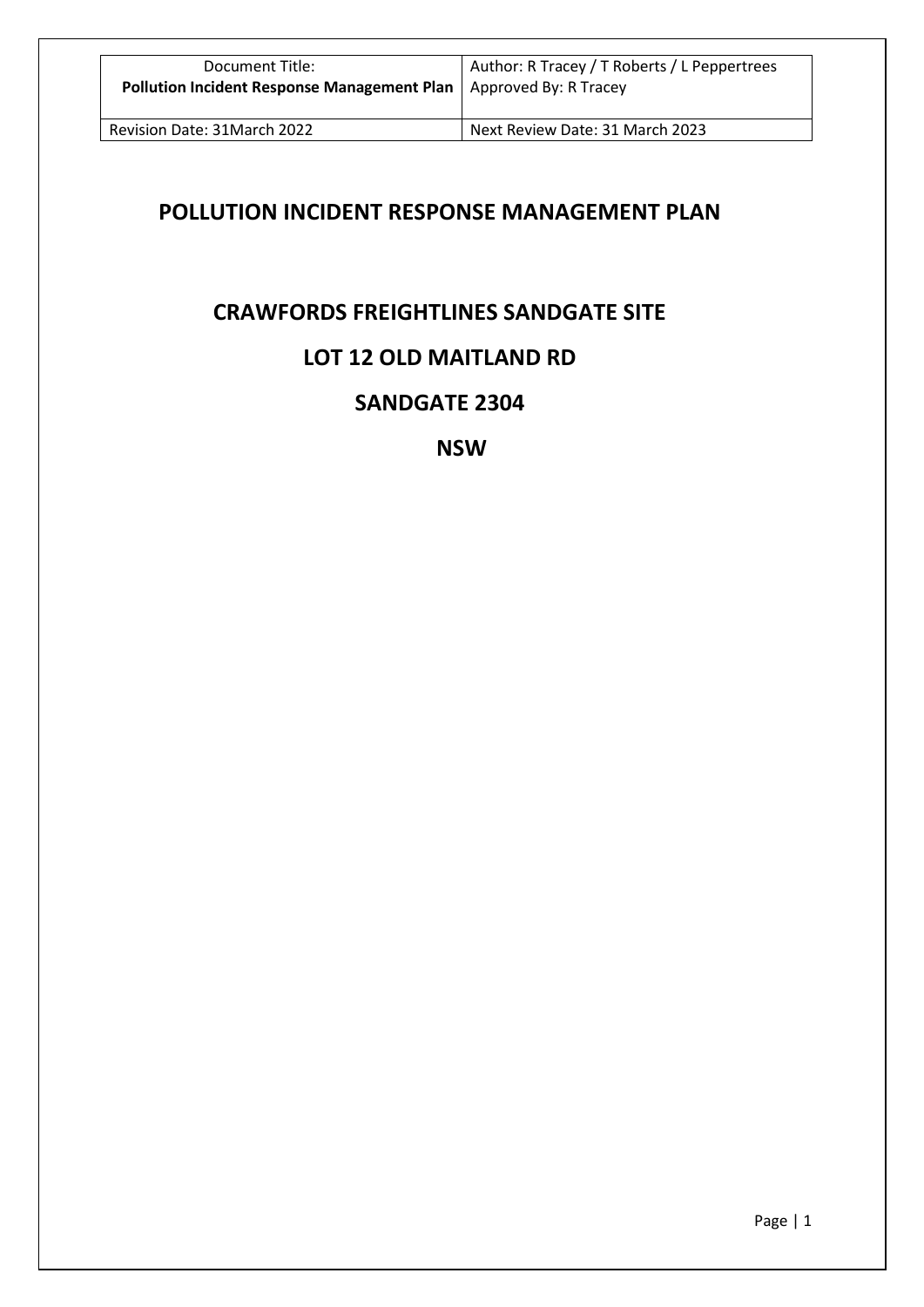# **TABLE OF CONTENTS**

- **1. PURPOSE**
- **2. BACKGROUND AND SCOPE**
- **3. OBJECTIVES**
- **4. REFERENCES**
- **5. DEFINITIONS**
- **6. ROLES AND RESPONSIBILITIES**
- **7. POLLUTION INCIDENT HAZARDS**
- **8. PRE-EMPTIVE ACTIONS**
- **9. INVENTORY OF POLLUTANTS**
- **10. SAFETY EQUIPMENT AND HARM MINIMISATION**
- **11. CONTACT DETAILS**
- **12. NOTIFIABLE POLLUTION INCIDENT**
- **13. NOTIFICATION**
- **14. ACTIONS DURING AND AFTER INCIDENT**
- **14.1 General Spill Response Requirements**
- **14.1.1 Identify and Control**
- **14.1.2 Response**
- **14.1.3 Muster Points**
- **14.1.4 Reporting**
- **15. Treatment of Spill Types**
- **15.1 Sealed Surface Areas**
- **15.2 Unsealed Surface Areas**
- **15.3 Spill Adjacent to Wetlands**
- **16. SITE LOCATION MAP**
- **17. TESTING OF THE PIRMP**
- **18. AVAILABILITY OF THE PIRMP**
- **19. REVISION HISTORY**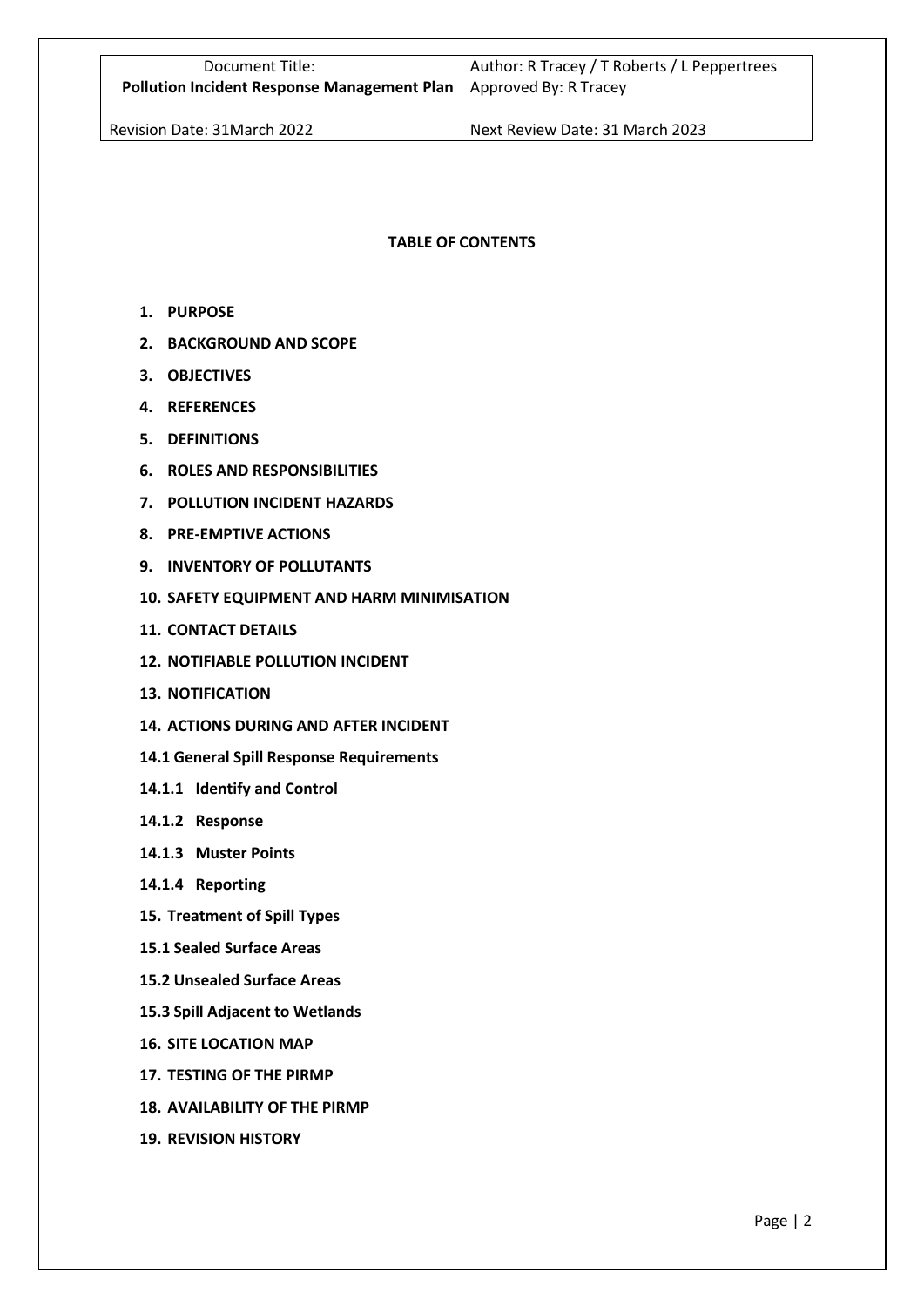| Document Title:                                    | Author: R Tracey / T Roberts / L Peppertrees |  |
|----------------------------------------------------|----------------------------------------------|--|
| <b>Pollution Incident Response Management Plan</b> | Approved By: R Tracey                        |  |
| Revision Date: 31March 2022                        | Next Review Date: 31 March 2023              |  |

# **1. PURPOSE**

To provide the procedures for pollution incident and spill response, including internal and external notifications for specific hazards at Crawfords Freightlines Lot 12 Old Maitland Rd, Sandgate site.

Guidance is provided on the notification and containment procedures to be employed in the event of losses of containment that have the potential to harm the environment within or adjacent to the Sandgate site boundaries.

# **2. BACKGROUND AND SCOPE**

The Protection of the Environment Legislation Amendment Act 2011 (POELA Act) requires holders of an environmental protection licence to prepare and implement a pollution incident response management plan (PIRMP).

Specific requirements for PIRMPs are prescribed in Part 5.7A of the POELA Act. In summary, the legislation requires the following:

- holders of an EPL must prepare a pollution incident response management plan;
- the plan must include the information detailed in the POEO Act (section 153C) and be in the form required by the POEO(G) Regulation (clause 98B);
- licensees must keep the plan at the premises to which the EPL relates;
- licensees must test the plan in accordance with the POEO(G) Regulation (clause 98E); and
- if a pollution incident occurs in the course of an activity so that material harm to the environment is caused or threatened, licensees must immediately implement the plan (section 153F, POEO Act).

Crawfords Freightlines is the holder of EPL 20295, and is therefore required to comply with the provisions of the POEO Act.

Prior to the release of this document Crawfords Freightlines managed environmental incidents in accordance with the relevant procedures detailed in the site Emergency Response Plan. Due to growth and diversity of operations within the Sandgate site, and in the interests of best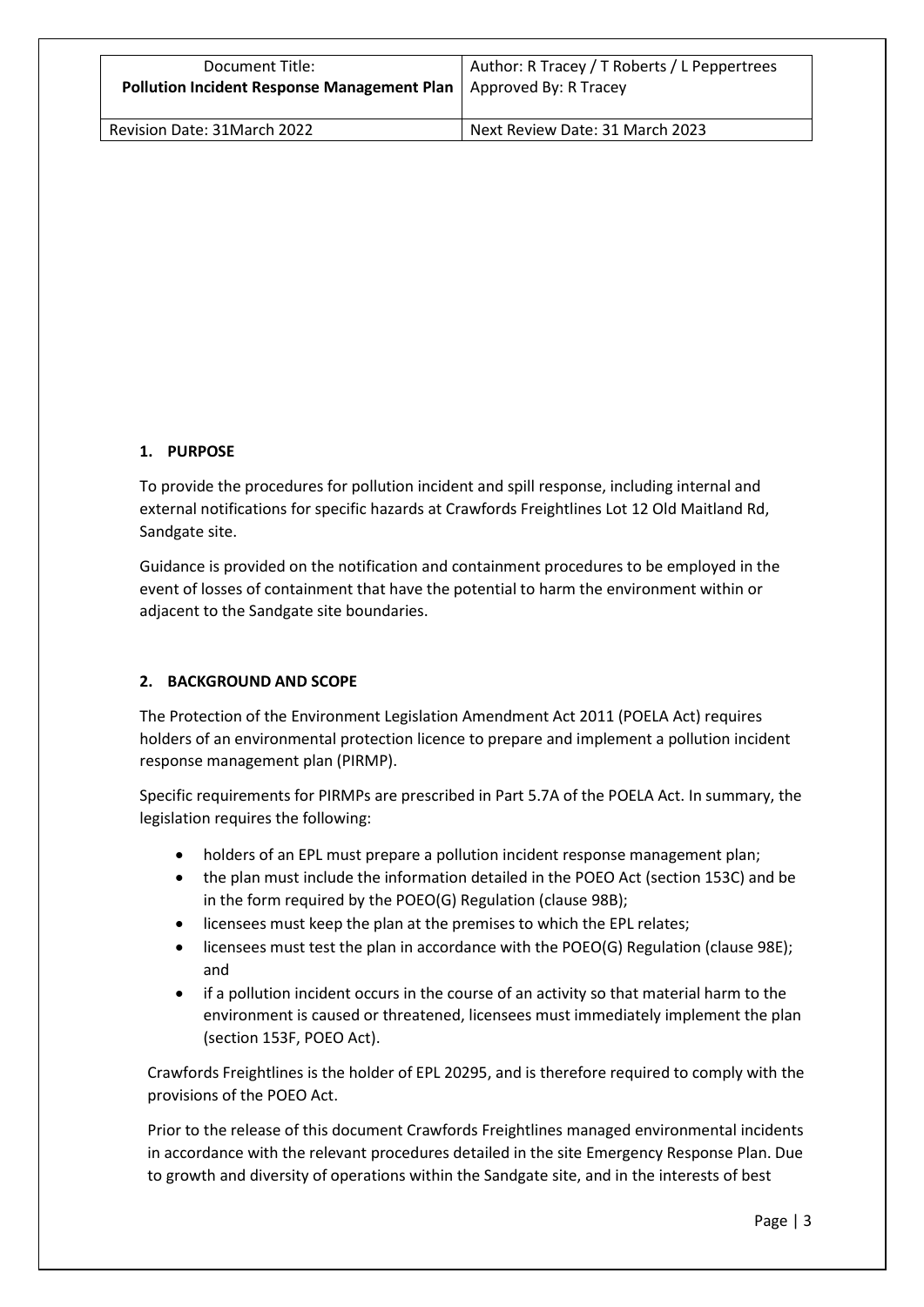environmental practice, Crawfords Freightlines management have made the decision to implement a standalone PIRMP.

# **3. OBJECTIVES**

The objectives of the PIRMP are to:

- ensure comprehensive and timely notification regarding a pollution incident to persons employed at the site, the EPA, other regulatory authorities and emergency services, and neighbouring facilities that may be affected by the impacts of the incident;
- minimise and control the risks associated with a pollution incident at the site by risk identification and development of mitigating actions to control, minimise, and manage risk;
- ensure that the responses detailed within the plan are invoked by trained staff, response personnel are identified; and
- ensure the plan is tested for accuracy and currency and addresses the risks associated with the site operations.

# **4. REFERENCES**

- Protection of the Environment Legislation Amendment Act (POELA) 2011;
- Protection of the Environment Operations Act (POEO) 1997;
- Protection of the Environment Operations Regulation (General) 2009;
- Environmental Guidelines: Preparation of pollution incident response management plans 2012; and
- Crawfords Freightlines Sandgate Emergency Response Plan.

# **5. DEFINITIONS**

# **Absorbent Material**

Materials that recover hydrocarbon spills through absorption or adsorption

# **Area Wardens**

As defined in the site Emergency Response Plan

# **Emergency Controller**

As defined in the site Emergency Response Plan

# **Emergency Response**

Actions to manage or control an emergency situation.

# **Emergency Response Teams**

As defined in the site Emergency Response Plan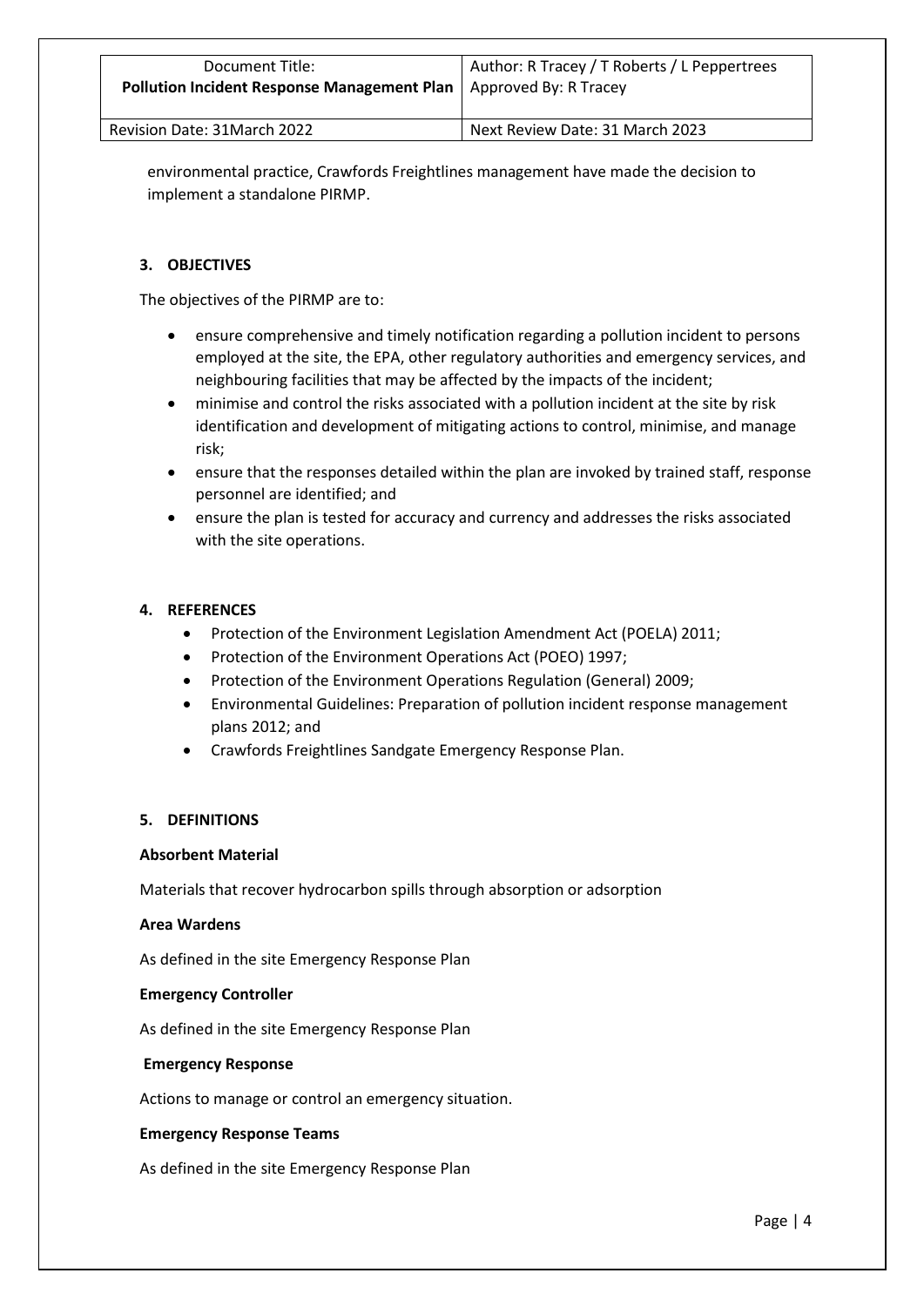#### **Emergency Services**

- Fire and Rescue
- Ambulance
- **SES**
- Police

#### **Environmental Emergency**

A sudden unplanned or unforeseen occurrence requiring prompt response, including but not limited to;

- a serious accident
- a medical emergency
- vehicle or plant damage
- $f$ ire
- loss of containment
- explosion

#### **Hydrocarbon**

All fuels, oils and the majority of lubricants are classified as hydrocarbons

#### **Loss of Containment**

An unplanned, uncontrolled loss of containment of a pollutant in any form (typically gas, dust, liquid, solid, gel)

# **Material Harm to the Environment**

Actual or potential harm to the health and safety of humans, animals, bird life (including nesting habitats), fishes or ecosystems.

# **Pollution Incident**

An incident during which or as a consequence of which there is an actual or potential loss of containment or uncontrolled escape of a pollutant.

# **Spill Kit**

Absorbents, spill booms, mats, drain seals, or other control measures designed to control or contain losses of containment.

# **6. EMERGENCY PLAN ROLES**

The roles and responsibilities defined in this plan are consistent with the site Emergency Response Plan (ERP) and as such all respective roles and responsibilities are the same as those identified in Sections 17 and 21 of the site ERP.

The following table 1 and table 2 are an extract of the ERP Section 17 and 21 respectively and detail the roles of all persons involved in the management of a site emergency.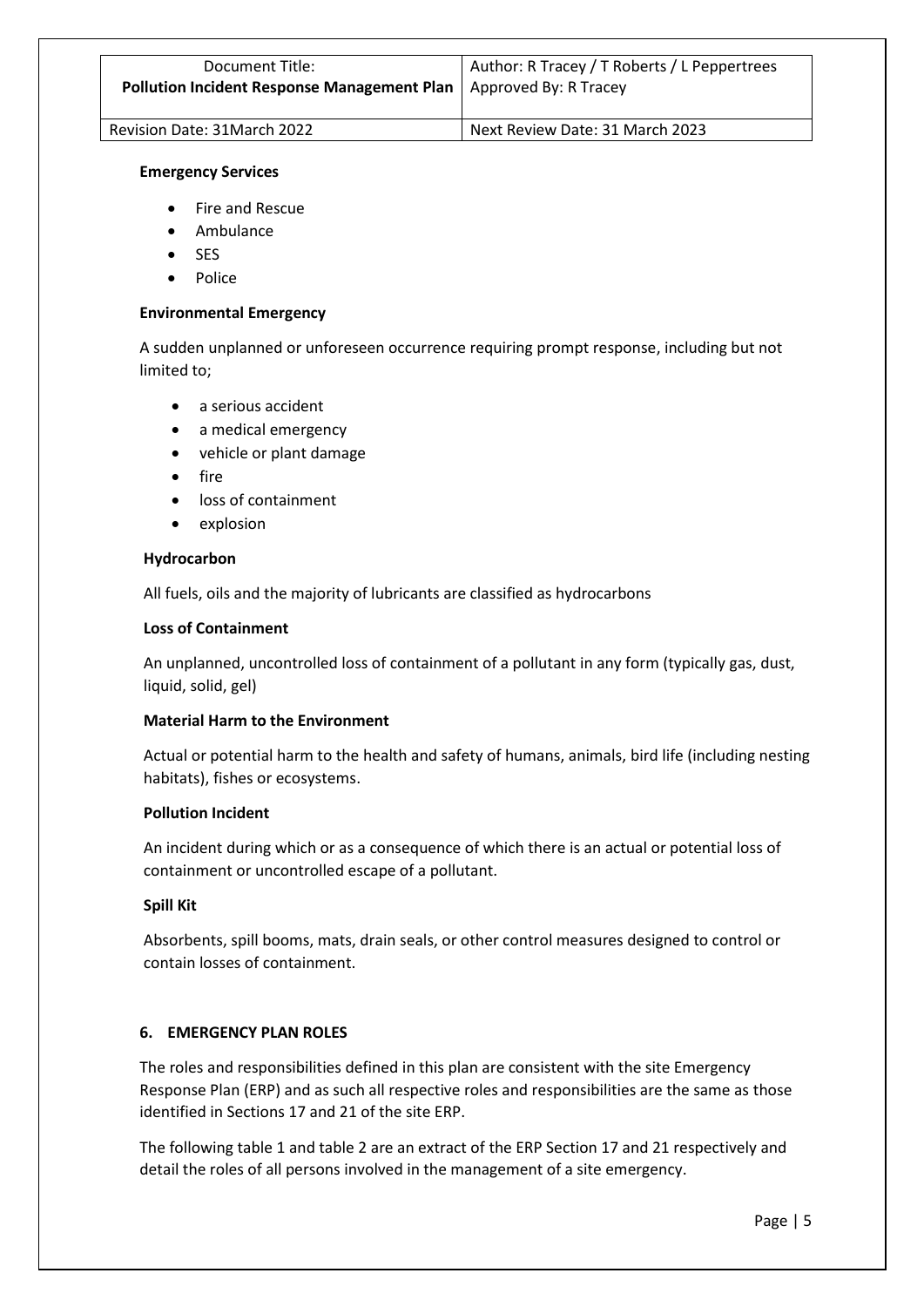| Document Title:<br><b>Pollution Incident Response Management Plan   Approved By: R Tracey</b> | Author: R Tracey / T Roberts / L Peppertrees |  |
|-----------------------------------------------------------------------------------------------|----------------------------------------------|--|
| Revision Date: 31March 2022                                                                   | Next Review Date: 31 March 2023              |  |

# **TABLE 1 ROLES AND RESPONSIBILITIES - RESPONSE**

| Role                                    | <b>Responsibility</b>                                                                                                                                                                                                                                                                                            | <b>Method</b>                                                                                                                                                                                                                        |
|-----------------------------------------|------------------------------------------------------------------------------------------------------------------------------------------------------------------------------------------------------------------------------------------------------------------------------------------------------------------|--------------------------------------------------------------------------------------------------------------------------------------------------------------------------------------------------------------------------------------|
| All persons identifying an<br>emergency | Report emergency to<br>$\bullet$<br>Chief Warden                                                                                                                                                                                                                                                                 | Phone/UHF Radio/verbal<br>$\bullet$                                                                                                                                                                                                  |
| <b>Security Patrols after</b><br>hours  | Report emergency to<br>$\bullet$<br><b>Emergency Controller</b><br>or 000                                                                                                                                                                                                                                        | Mobile phone<br>$\bullet$                                                                                                                                                                                                            |
| Chief Warden                            | Alert site response<br>$\bullet$<br>team OR<br><b>Advise Area Wardens</b><br>to evacuate<br>Advise other site<br>users to evacuate<br><b>Advise Emergency</b><br>$\bullet$<br>Controller<br><b>Brief Emergency</b><br>Services on arrival<br>Establish cordon at<br>$\bullet$<br>Old Maitland Rd<br>intersection | <b>UHF Radio</b><br>$\bullet$<br><b>UHF Radio</b><br>Phone<br><b>Mobile Phone</b><br>Verbal                                                                                                                                          |
| Deputy Chief Warden                     | Fulfil duties of Chief<br>$\bullet$<br>Warden in absence<br>Conduct roll call at<br>muster point                                                                                                                                                                                                                 | As above                                                                                                                                                                                                                             |
| Area Wardens                            | Ensure all staff<br>$\bullet$<br>evacuated in area of<br>responsibility                                                                                                                                                                                                                                          | Conduct sweep of area<br>$\bullet$                                                                                                                                                                                                   |
| <b>Emergency Controller</b>             | Alert Emergency<br>$\bullet$<br><b>Services</b><br>Establish site cordons<br>٠<br>Alert neighbouring<br>facilities<br>Ensure evacuation<br>complete<br><b>Advise Crawfords</b><br><b>Directors</b><br>Monitor first<br>response<br><b>Coordinate Disaster</b><br>Victim Registration                             | Mobile phone<br>$\bullet$<br>Allocate traffic control<br>duties<br>Mobile phone<br>Liase with Deputy chief<br>Warden<br>Mobile phone<br>As required<br><b>Assist Emergency Services:</b><br>visitor/contractor/employee<br>registers |
| Deputy Emergency<br>Controller          | Fulfil duties of<br>$\bullet$<br><b>Emergency Controller</b>                                                                                                                                                                                                                                                     | As above<br>$\bullet$                                                                                                                                                                                                                |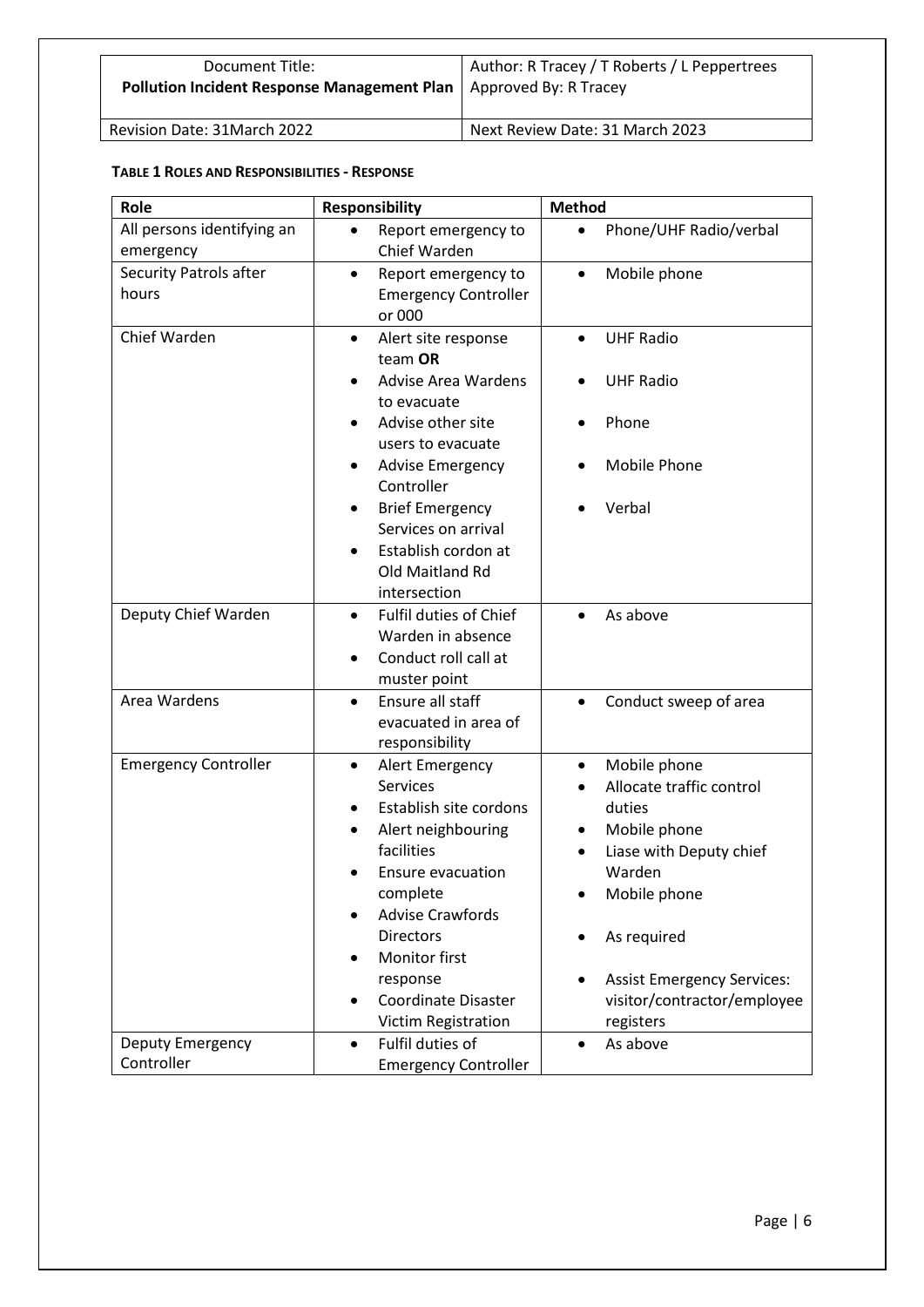| Document Title:<br>Pollution Incident Response Management Plan   Approved By: R Tracey | Author: R Tracey / T Roberts / L Peppertrees |
|----------------------------------------------------------------------------------------|----------------------------------------------|
|                                                                                        |                                              |

| <b>Event Type</b>    | <b>Reporting Requirement</b>                     | <b>Reporting Responsibility</b>          |
|----------------------|--------------------------------------------------|------------------------------------------|
| Fire                 | Fire and Rescue NSW                              | <b>Emergency Controller</b>              |
|                      | Workcover NSW<br>$\bullet$                       | or his delegate                          |
|                      | <b>ONRSR if Rail Infrastructure</b><br>$\bullet$ | Incident Investigation                   |
|                      | involved                                         | <b>Stakeholders</b>                      |
|                      | EPA if loss of containment<br>$\bullet$          |                                          |
|                      | Product owner<br>$\bullet$                       |                                          |
|                      | <b>Crawfords Directors</b><br>٠                  |                                          |
| Explosion or         | Fire and Rescue NSW<br>$\bullet$                 | <b>Emergency Controller</b><br>$\bullet$ |
| Potential            | <b>Workcover NSW</b><br>$\bullet$                | Incident Investigation                   |
| Explosion            | <b>ONRSR if Rail Infrastructure</b><br>$\bullet$ | Stakeholders                             |
|                      | involved                                         |                                          |
|                      | EPA if loss of containment<br>$\bullet$          |                                          |
|                      | Product owner<br>$\bullet$                       |                                          |
|                      | <b>Crawfords Directors</b><br>$\bullet$          |                                          |
| Major Transport      | Fire and Rescue NSW<br>$\bullet$                 | <b>Emergency Controller</b><br>٠         |
| Incident             | Workcover NSW<br>$\bullet$                       | Incident Investigation<br>$\bullet$      |
|                      | <b>ONRSR if Rail Infrastructure</b><br>$\bullet$ | Stakeholders                             |
|                      | involved                                         |                                          |
|                      | EPA if loss of containment<br>$\bullet$          |                                          |
|                      | Product owner<br>$\bullet$                       |                                          |
|                      | <b>Crawfords Directors</b><br>$\bullet$          |                                          |
| Loss of              | Workcover NSW if DG involved<br>$\bullet$        | <b>Emergency Controller</b><br>$\bullet$ |
| Containment          | <b>ONRSR if Rail Infrastructure</b><br>$\bullet$ | Incident Investigation<br>$\bullet$      |
|                      | involved                                         | <b>Stakeholders</b>                      |
|                      | EPA if pollutant, DG or Hazardous<br>٠           |                                          |
|                      | Goods involved                                   |                                          |
|                      | Product owner<br>٠                               |                                          |
|                      | <b>Crawfords Directors</b><br>٠                  |                                          |
| Subversive           | <b>NSW Police</b><br>$\bullet$                   | <b>Emergency Controller</b><br>$\bullet$ |
| Activity             | <b>Workcover NSW</b>                             | Incident Investigation                   |
|                      | <b>ONRSR if Rail Infrastructure</b>              | <b>Stakeholders</b>                      |
|                      | involved                                         |                                          |
|                      | EPA if loss of containment                       |                                          |
|                      | Product owner                                    |                                          |
|                      | <b>Crawfords Directors</b><br>٠                  |                                          |
| <b>Natural Event</b> | Fire and Rescue NSW<br>$\bullet$                 | <b>Emergency Controller</b>              |
|                      | Product owner                                    |                                          |
|                      | <b>Crawfords Directors</b>                       |                                          |

# **TABLE 2 ROLES AND RESPONSIBILITIES - REPORTING**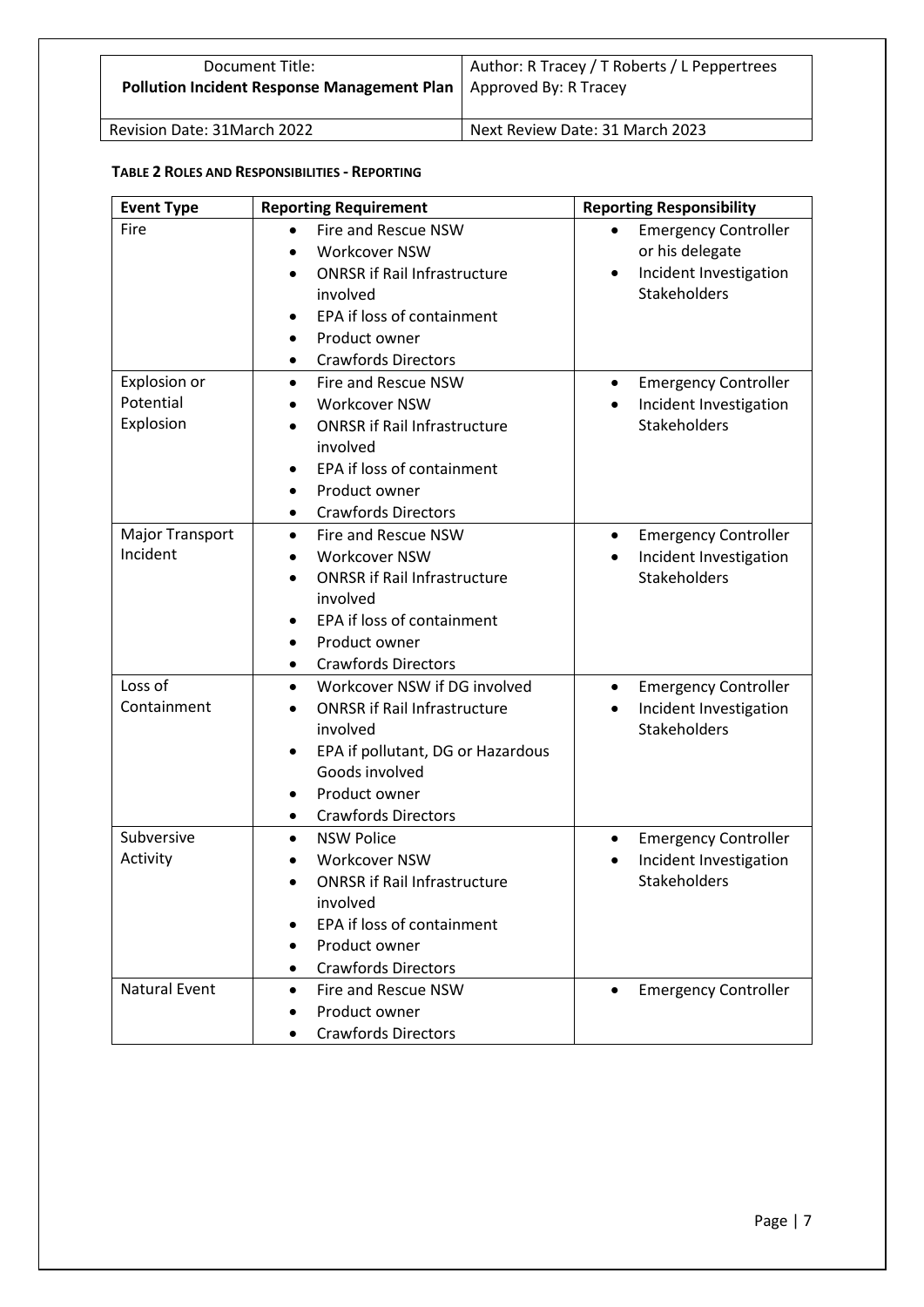# **7. POLLUTION INCIDENT HAZARDS**

# **HAZARDOUS MATERIALS ON SITE**

Hazardous materials and Dangerous Goods used or stored on site are listed in Section 9 Table 3.

# **Ammonium Nitrate:**

Crawfords Freightlines Sandgate site is classified as a Major Hazards Facility due to the storage of Ammonium Nitrate on the site, the Ammonium Nitrate is stored in bulka bags typically 1.2 tonnes net weight. Ammonium Nitrate is an effective fertiliser, therefore it is regarded as a potential pollutant. The storage and handling of Ammonium Nitrate is strictly controlled by Standard Operating Procedures and is subject to regular scrutiny by audit and reporting requirements from regulators and Crawfords customers alike.

Any loss of containment of Ammonium Nitrate on the site would be accidental, most likely through the handling of bulka bags of Ammonium Nitrate within Stores A and B, or when loading/unloading trucks transporting Ammonium Nitrate.

Care must be taken to ensure spill ingress to waterways is avoided.

# **Diesel Fuel:**

Diesel is used on site to fuel trucks, forklifts, various plant such as front-end loaders, and trains arriving/departing the site. The diesel is stored in an above ground self-bunded tank.

Loss of containment of diesel is most likely due to accidental damage to vehicle or plant fuel tanks.

# **Lubricating Oils and Hydraulic Fluids:**

Oils and hydraulic fluids are used for maintenance and servicing of plant, vehicles and equipment stationed at the site. The majority of the servicing work is performed within the workshop area on a concrete floor. Plant that is too large to drive into the workshop is maintained and serviced on an external concrete hardstand area adjacent to the western wall of the workshop.

Aside from minor accidental spills during servicing and maintenance work, the most likely cause of loss of containment would be through catastrophic failure of hydraulic hoses or oil seals/gaskets.

# **Aluminium Smelting By-Product**

Aluminium smelting by product commonly known as Tapped Bath is stored in bulka bags each typically 1 tonne net weight. The product is classified as a Marine Pollutant for transport by sea.

Any loss of containment of Tapped Bath on the site would be accidental, most likely through the handling of bulka bags of Tapped Bath within Store C, or when loading/unloading trucks transporting Tapped Bath.

Care must be taken to ensure spill ingress to waterways is avoided.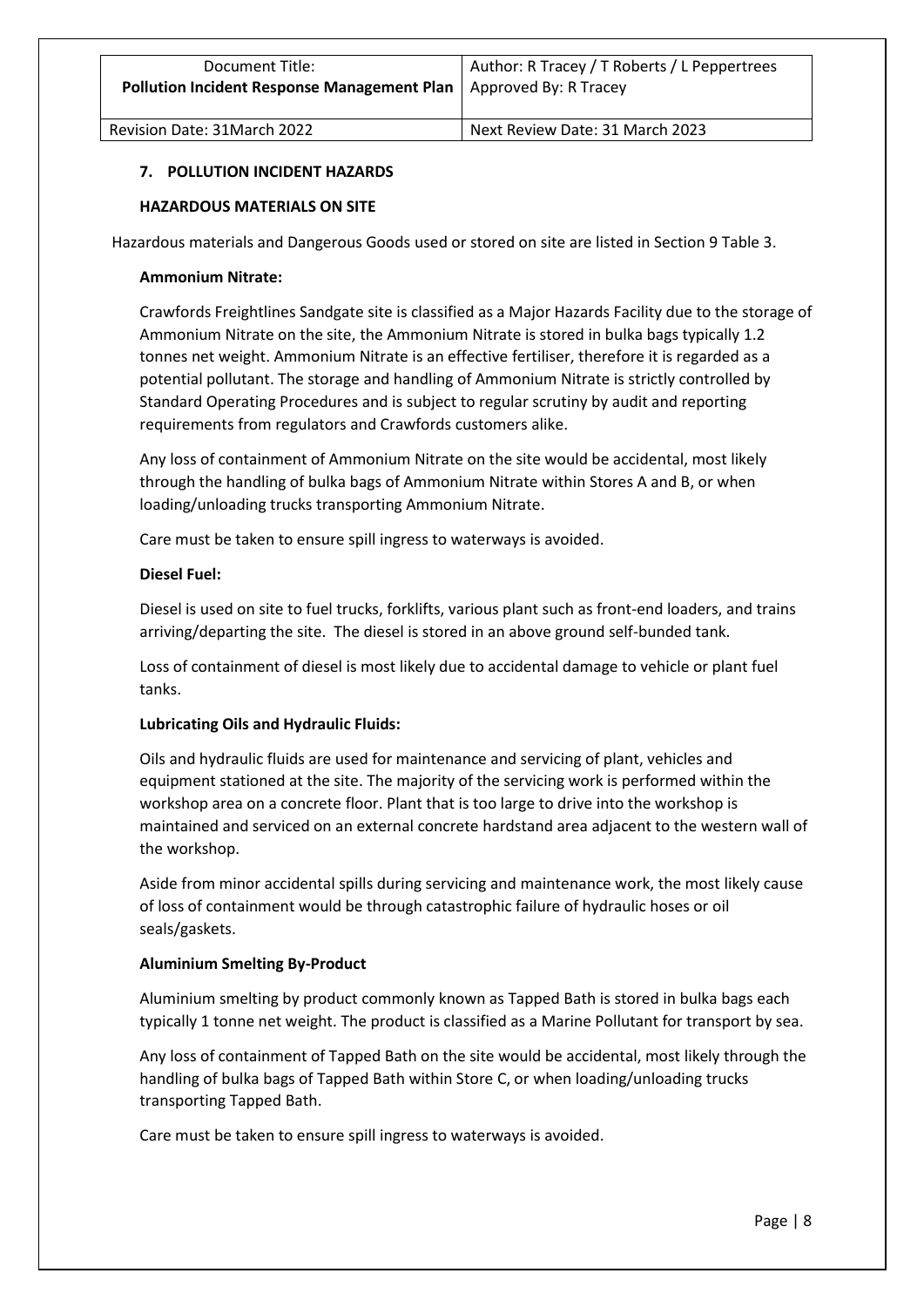| Document Title:                                                     | Author: R Tracey / T Roberts / L Peppertrees |
|---------------------------------------------------------------------|----------------------------------------------|
| Pollution Incident Response Management Plan   Approved By: R Tracey |                                              |
|                                                                     |                                              |

# **8. PRE-EMPTIVE ACTIONS**

In addition to staff training and competency assessments in Risk Assessments and Standard Operating Procedures specific to each product listed below. There are a number of pre-emptive actions employed and documented in the Standard Operating Procedures for each potential environmental pollution risk. These are detailed in the following sections of the plan.

# **8.1 Ammonium Nitrate**

- Stored in dedicated Ammonium Nitrate storage warehouses
- Decanting operations performed within warehouses
- Spill kits located in warehouses
- Fire-fighting water is directed to retention ponds, automatic pump out can be manually overridden
- Strictly controlled product distribution protocols and stock accountability
- All losses of containment of Ammonium Nitrate are recovered by sweeping and containing the product dry.
- Under no circumstances is hosing away of spilt Ammonium Nitrate permitted
- Daily and weekly inspections of storage areas
- Equipment prestart checks

# **8.2 Diesel Fuel**

- The diesel is stored in an above ground self-bunded tank
- All refuelling operations are performed on bunded refuelling "pads" which are located remotely from stormwater drains
- Hydrocarbon spill kits are located at each refuelling location for use in an emergency situation
- Hydrocarbon spill kits are located at each refuelling location for use in an emergency situation
- Regular depot environmental inspections

# **8.3 Lubricating Oils and Hydraulic Fluids**

- Oils and hydraulic fluids are stored in bunded areas of the maintenance workshop located adjacent to the southern perimeter of the site
- A quantity of hydrocarbon spill kits and dry absorbent material is maintained in the workshop to manage minor fluid spills
- Equipment prestart checks

# **8.4 Aluminium Smelting By-Product**

- There is no decanting performed on site, any loss of containment would be accidental
- All losses of containment of Tapped Bath are recovered by sweeping and containing the product dry.
- Under no circumstances is hosing away of spilt Tapped Bath permitted.
- Spill kits available in store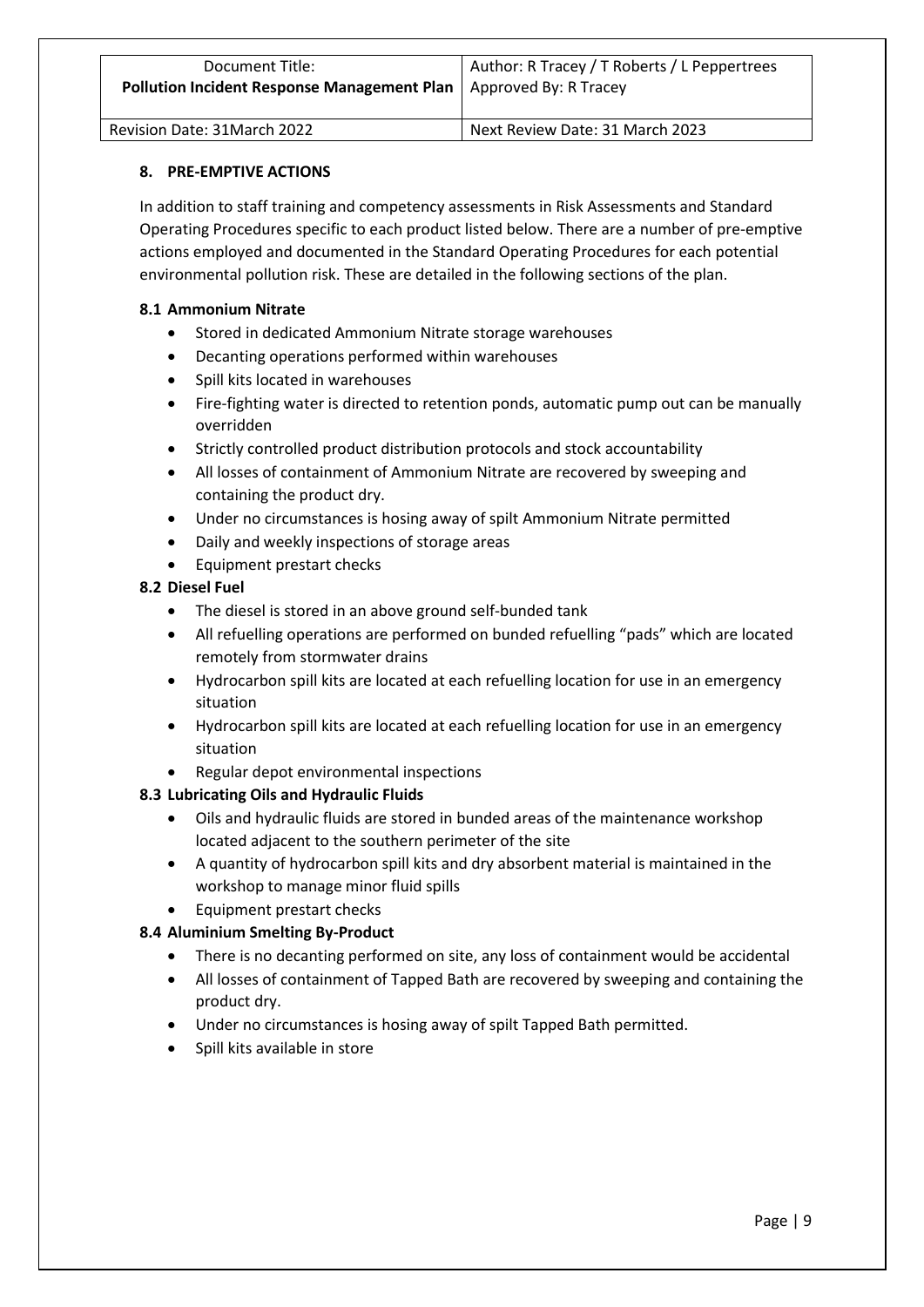| Document Title:<br><b>Pollution Incident Response Management Plan</b>   Approved By: R Tracey | Author: R Tracey / T Roberts / L Peppertrees |
|-----------------------------------------------------------------------------------------------|----------------------------------------------|
|                                                                                               |                                              |

# **9. INVENTORY OF POLLUTANTS**

#### **TABLE 3 POTENTIAL POLLUTANTS**

| <b>Chemical or</b><br>Common<br><b>Name</b> | <b>DG</b><br><b>Class</b> | UN No. | <b>HAZCHEM</b><br>Code | <b>Maximum</b><br><b>Inventory</b> | <b>Storage Type</b> | <b>Location</b><br>Reference |
|---------------------------------------------|---------------------------|--------|------------------------|------------------------------------|---------------------|------------------------------|
| Ammonium                                    | 5.1                       | 1942   | 1Y                     | 4500 tonnes per                    | Enclosed            | A Shed &                     |
| <b>Nitrate</b>                              |                           |        |                        | store                              | warehouse           | Shed B                       |
|                                             |                           |        |                        |                                    |                     |                              |
| Diesel Fuel                                 | C1                        | N/A    | N/A                    | 66,000 litres                      | Self bunded         | South west                   |
|                                             |                           |        |                        |                                    | above               | corner of Lot                |
|                                             |                           |        |                        |                                    | ground tank         | 12                           |
| Diesel Fuel                                 | C1                        | N/A    | N/A                    | Variable                           | Trucks, plant       | Whole of site                |
|                                             |                           |        |                        |                                    | & equipment         |                              |
|                                             |                           |        |                        |                                    | train               |                              |
|                                             |                           |        |                        |                                    | locomotives         |                              |
| Lubricating                                 | None                      | None   | None                   | 400 litres                         | Consumables         | Container                    |
| Oil                                         |                           |        |                        |                                    | container           | storage area                 |
| Hydraulic                                   | None                      | None   | None                   | 400 litres                         | Consumables         | Container                    |
| Fluid                                       |                           |        |                        |                                    | container           | storage area                 |
| Smelting by                                 | 9                         | 3077   | 2Z                     | 2000 tonnes                        | Enclosed            | C Shed                       |
| product                                     |                           |        |                        |                                    | warehouse           |                              |
| <b>Tapped</b>                               |                           |        |                        |                                    |                     |                              |
| <b>Bath</b>                                 |                           |        |                        |                                    |                     |                              |

# **10. SAFETY EQUIPMENT AND HARM MINIMISATION**

Emergency resources for use in a site emergency are listed in the following table 4 and table 5

# **Facility Emergency Control Centre**

The FECC shall be situated in Crawfords Operations Office. An alternative FECC location is the Emergency Controllers grab bag located in the Emergency Controllers vehicle. The following information and equipment shall be retained in the FECC by the Chief Warden:

- Site Emergency Plan (ERP)
- Site Pollution Incident Response Management Plan (PIRMP)
- Current SDS
- Site plans
- Current manifest quantities
- Emergency Contact numbers
- UHF radios
- Mobile telephone
- Vehicle and equipment keys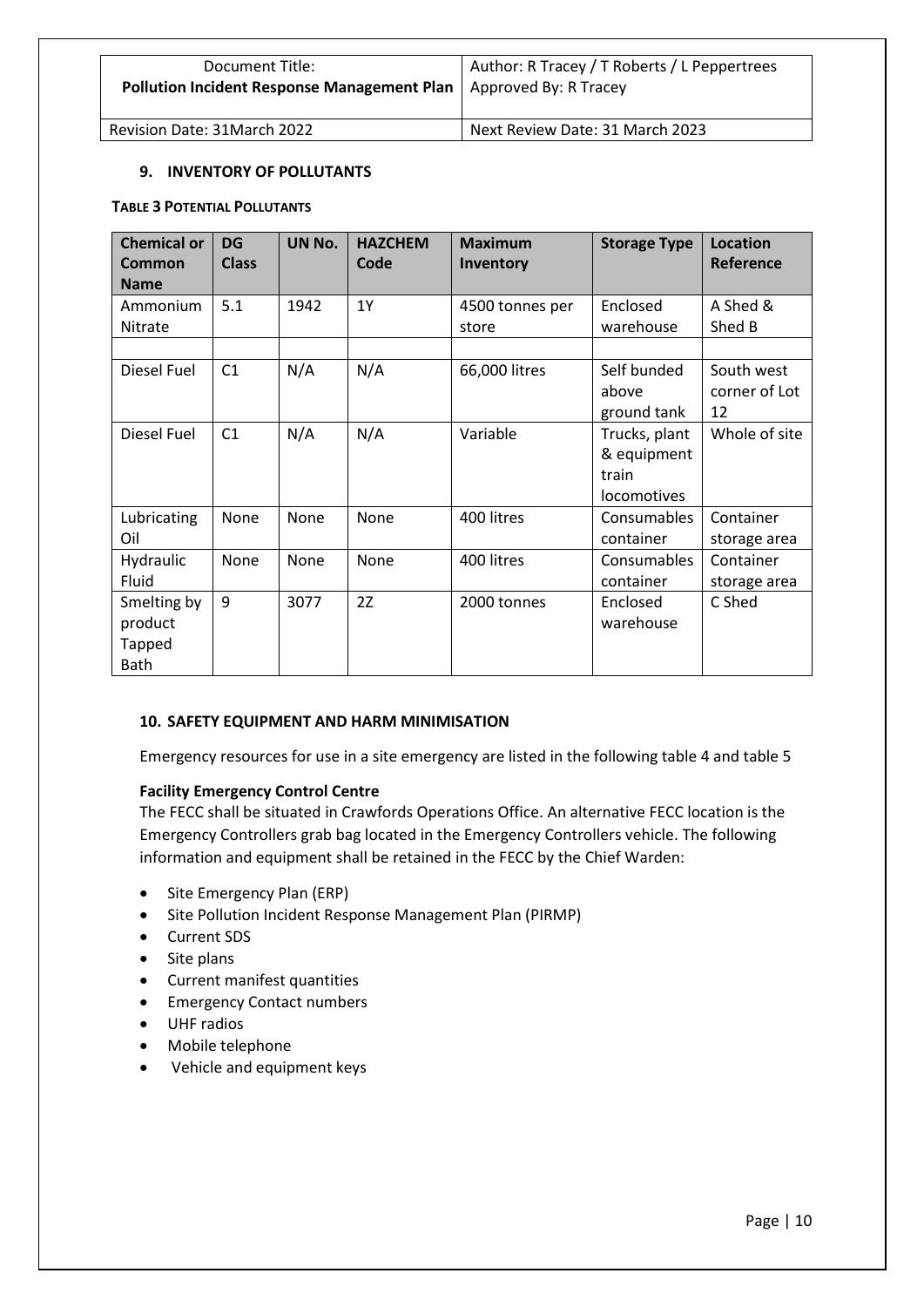| Document Title:<br><b>Pollution Incident Response Management Plan</b>   Approved By: R Tracey | Author: R Tracey / T Roberts / L Peppertrees |
|-----------------------------------------------------------------------------------------------|----------------------------------------------|
|-----------------------------------------------------------------------------------------------|----------------------------------------------|

# **TABLE 4 EMERGENCY RESOURCES**

| <b>Function</b>               | <b>Resources</b>                   | <b>Location</b>                    |
|-------------------------------|------------------------------------|------------------------------------|
| <b>Emergency Notification</b> | UHF Radio / Mobile phone           | Area Wardens                       |
|                               |                                    | Chief Warden                       |
|                               |                                    | Deputy Warden                      |
|                               |                                    | <b>Emergency Controller</b>        |
|                               |                                    | Deputy Emergency Controller        |
|                               | Land line                          | <b>Neighbouring Facilities</b>     |
|                               |                                    |                                    |
| Spill Recovery and Flood      | Ammonium Nitrate recovery          | Ammonium Nitrate stores            |
| Mitigation                    | bags                               | Equipment container                |
|                               | Brooms Minimum 2 per store         | Equipment container                |
|                               | Shovels Minimum 2 per store        | Container yard                     |
|                               | Hydrocarbon spill kits             | Refuelling points/maintenance      |
|                               | <b>Shipping Containers</b>         | <b>Based at facility</b>           |
|                               | <b>Bulk Ammonium Nitrate</b>       | <b>Based at facility</b>           |
|                               | vehicles                           | Based at facility                  |
|                               | <b>Forklifts</b>                   | Ammonium Nitrate stores            |
|                               | 980m 250 micron polythene          | <b>Ammonium Nitrate stores</b>     |
|                               | Diesel sump pumps                  | Ammonium Nitrate stores            |
|                               | Prefilled sandbags                 | Based at facility                  |
|                               | 4 person boat                      | <b>Based at facility</b>           |
|                               | Front end loader                   | <b>Based at facility</b>           |
|                               |                                    |                                    |
| Transport                     | Light vehicles including utilities | Based at facility                  |
|                               | and passenger vehicles             |                                    |
| Control Room                  | Initially operations office,       | Operations office based at         |
|                               | would become mobile in the         | facility,                          |
|                               | event of an incident escalation    | <b>Emergency Controllers light</b> |
|                               |                                    | vehicle to be used as mobile       |
|                               |                                    | control room                       |

**TABLE 5 EMERGENCY EQUIPMENT**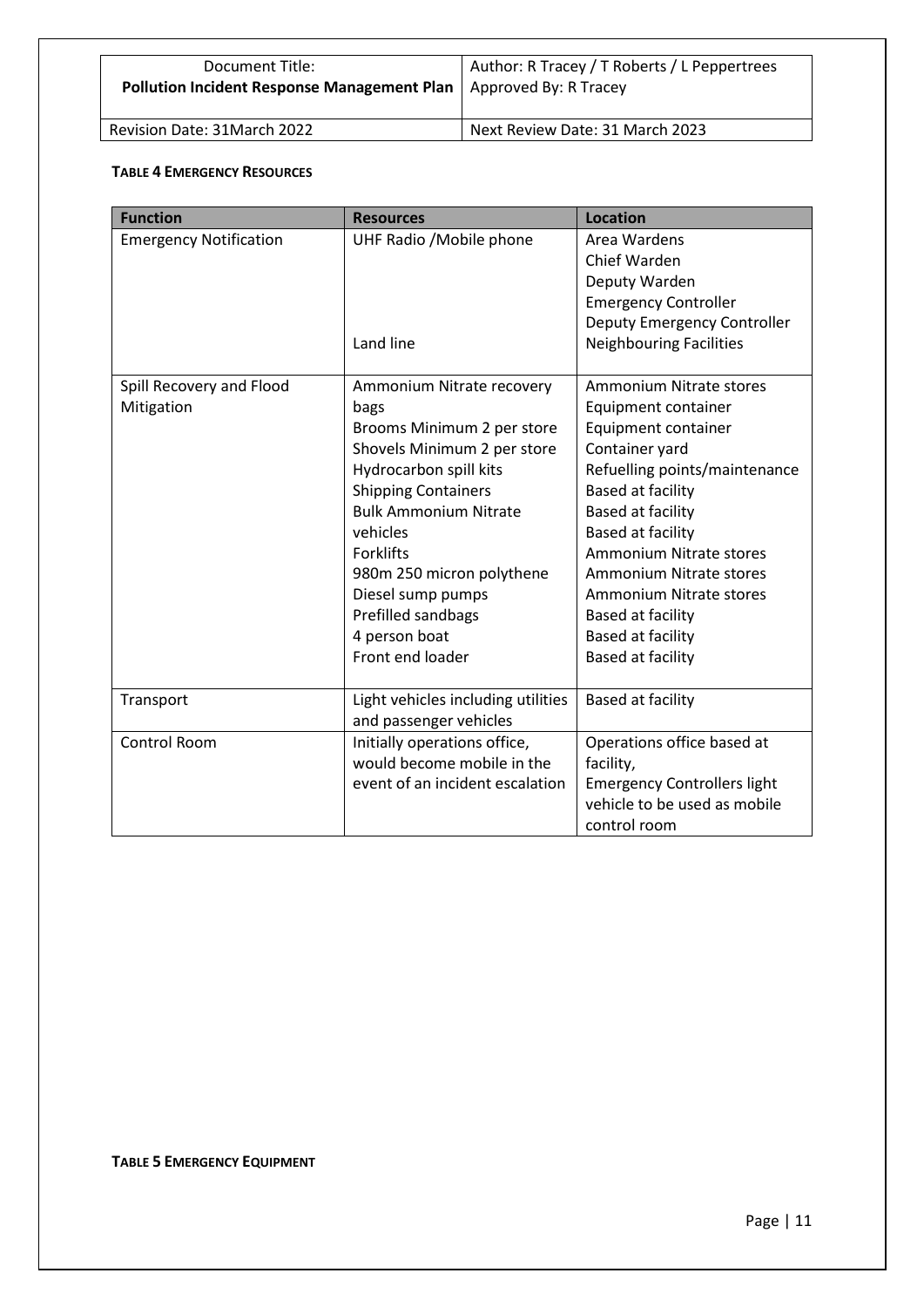| Document Title:                                                     | Author: R Tracey / T Roberts / L Peppertrees |
|---------------------------------------------------------------------|----------------------------------------------|
| Pollution Incident Response Management Plan   Approved By: R Tracey |                                              |
|                                                                     |                                              |

|  | Revision Date: 31March 2022 |  |
|--|-----------------------------|--|
|--|-----------------------------|--|

Pext Review Date: 31 March 2023

| <b>Equipment Type</b>                          | Location                                                        |
|------------------------------------------------|-----------------------------------------------------------------|
| Hydrant booster and backflow control           | Adjacent to weighbridge                                         |
| Sprinkler system booster                       |                                                                 |
| <b>External Hydrants</b>                       | C Shed East and West walls                                      |
|                                                | D Shed All external walls                                       |
|                                                | A and B Sheds North and South Walls                             |
| <b>Hose Reels</b>                              | Located adjacent to store emergency exits                       |
| Lay flat hose, branch pipe and stortz fittings | Adjacent to Hydrants                                            |
| Dry Chemical Extinguishers                     | All forklifts                                                   |
|                                                | All heavy vehicles                                              |
|                                                | <b>All DG Trailers</b>                                          |
|                                                | <b>All Stores</b>                                               |
|                                                | Internal all administration buildings                           |
| Standard response sprinkler system             | <b>All AN Stores</b>                                            |
| <b>Emergency Warning System</b>                | <b>All Buildings</b>                                            |
| <b>Heat and Smoke Detection</b>                | General Store/Mechanics and Admin/Amenities<br><b>Buildings</b> |
| <b>Generator Sets</b>                          | Depot operations areas                                          |
| Power Isolation                                | Western end of car park                                         |
| <b>UHF Radios</b>                              | Operations office                                               |
|                                                | Warden work areas                                               |
| <b>Helmets</b>                                 | Warden work areas                                               |

# **11. CONTACT DETAILS**

Emergency contact details including neighbouring facility contacts are listed in Table 6 on the following page.

Note a general Emergency Contact Listing is appended to the site ERP as Appendix D. Amendments to the site ERP Emergency Contact Listing must be reflected accurately in Table 6 of the PIRMP.

Responsibility for maintaining an accurate contact list is assigned to Crawfords Freightlines HSSE Manager.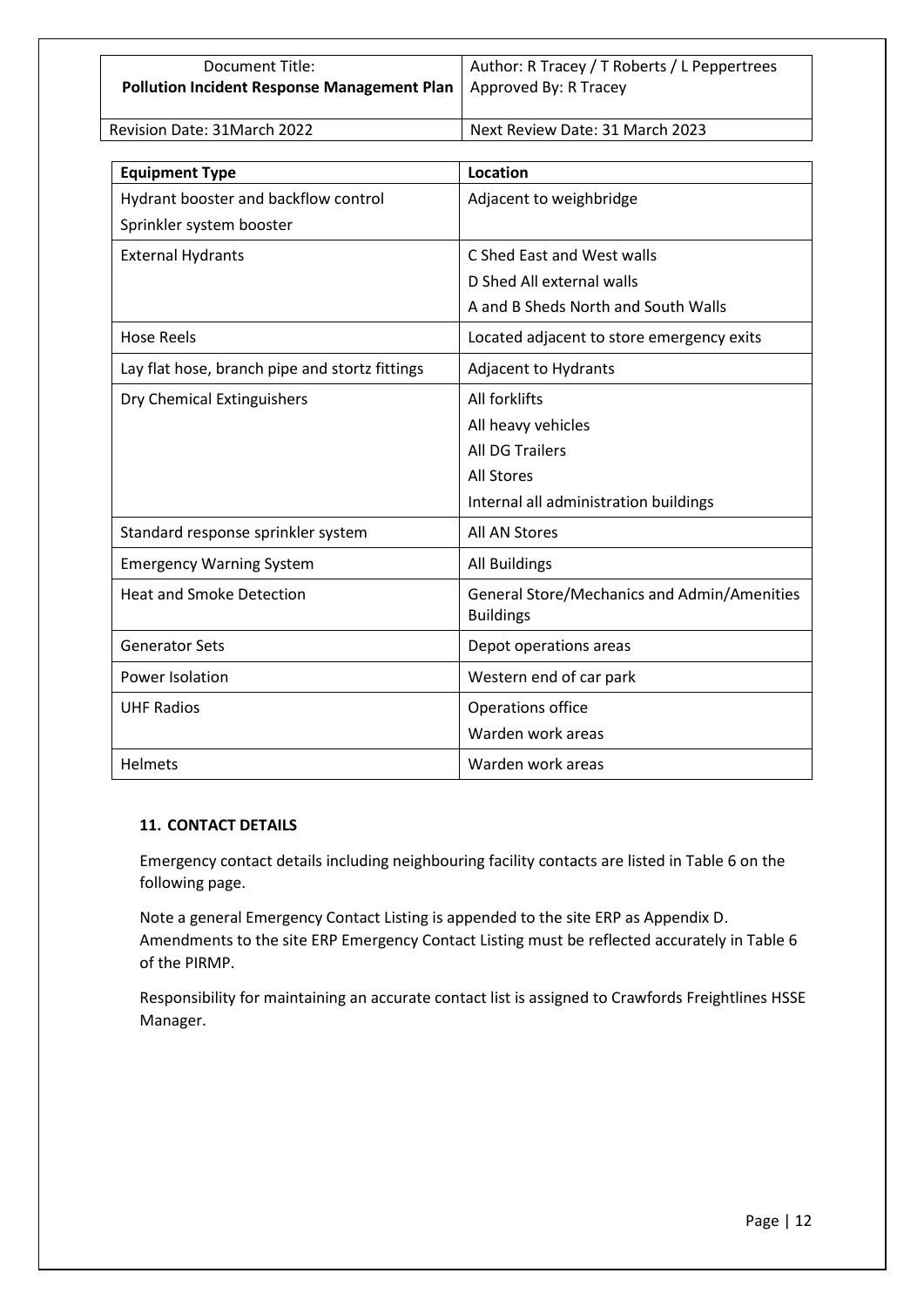| Document Title:<br>Pollution Incident Response Management Plan   Approved By: R Tracey | Author: R Tracey / T Roberts / L Peppertrees |
|----------------------------------------------------------------------------------------|----------------------------------------------|
| Revision Date: 31 March 2022                                                           | Next Review Date: 31 March 2023              |

# **TABLE 6 CONTACT DETAILS**

| <b>EMERGENCY SERVICES / SECURITY CONTACTS</b> |              |  |
|-----------------------------------------------|--------------|--|
| <b>SERVICE</b>                                | <b>PHONE</b> |  |
| Police / Fire / Ambulance                     | 000          |  |
| <b>State Emergency Service (SES)</b>          | 132 500      |  |
| <b>RMS Transport Management Centre</b>        | 131 700      |  |
| <b>ARTC (RAIL) Emergencies</b>                |              |  |
| 1. Train Transit Manager (TTM)                | 02 4902 9490 |  |
| 2. Lower Hunter Network Controller            | 02 4902 7969 |  |
| <b>Nation Security Hotline</b>                | 1800 123 400 |  |
| <b>Crawfords 24hr Response Line</b>           | 1800 210 694 |  |
| <b>Crawfords Public Complaints Line</b>       | 1800 218 615 |  |
| <b>Crawfords Sandgate 24hr Security</b>       | 0490 531 000 |  |

|                                  | <b>EMERGENCY CONTACTS:</b> | <b>CRAWFORDS</b> |                    |
|----------------------------------|----------------------------|------------------|--------------------|
| <b>LOCATION</b>                  | <b>CONTACT</b>             | <b>PHONE</b>     | <b>AFTER HOURS</b> |
| Emergency<br>Response            | Crawfords 24hr Response    | 1800 210 694     | 1800 210 694       |
| <b>Public Complaints</b><br>Line | Crawfords 24hr Contact     | 1800 218 615     | 1800 218 615       |
| <b>Incident Controller</b>       | <b>Robert Tracey</b>       | 0490 140 562     | 0490 140 562       |
| <b>Chief Fire Warden</b>         | <b>Brian Littlewood</b>    | 0408 582 476     | 0408 582 476       |
| Deputy Incident<br>Controller    | <b>Terry Roberts</b>       | 0491 082 121     | 0401 050 429       |
| Deputy Fire Warden               | Allen Thompson             | 0499 240 720     | 0499 240 720       |
| <b>Managing Director</b>         | <b>Peter Crawford</b>      | 0429 010 111     | 0429 010 111       |

| <b>EMERGENCY CONTACTS:</b>                 |           | <b>NEIGHBOURING FACILITIES</b> |                    |
|--------------------------------------------|-----------|--------------------------------|--------------------|
| St Josephs Home                            | 4967 0600 | 0417 022 643                   | (Helen Gaynor)     |
| Calvary Independent Living<br><b>Units</b> | 49541802  | 0477 306 704                   | (Liz Jacobs)       |
|                                            |           | 0477 376 381                   | (Michelle Jenkins) |
| Adbri Masonry                              | 4967 3844 | 0418 684 558                   | (Mark Durbridge)   |
| <b>HL</b> Mullane                          | 4960 8999 | 0490 673 660                   | (Kathy Clarkson)   |
| <b>Golf Range</b>                          | 4951 2692 | 0409 661 801                   | (Rick MacLean)     |
| Clean Valley (Sibelco)                     | 4964 8942 | 4964 8942                      |                    |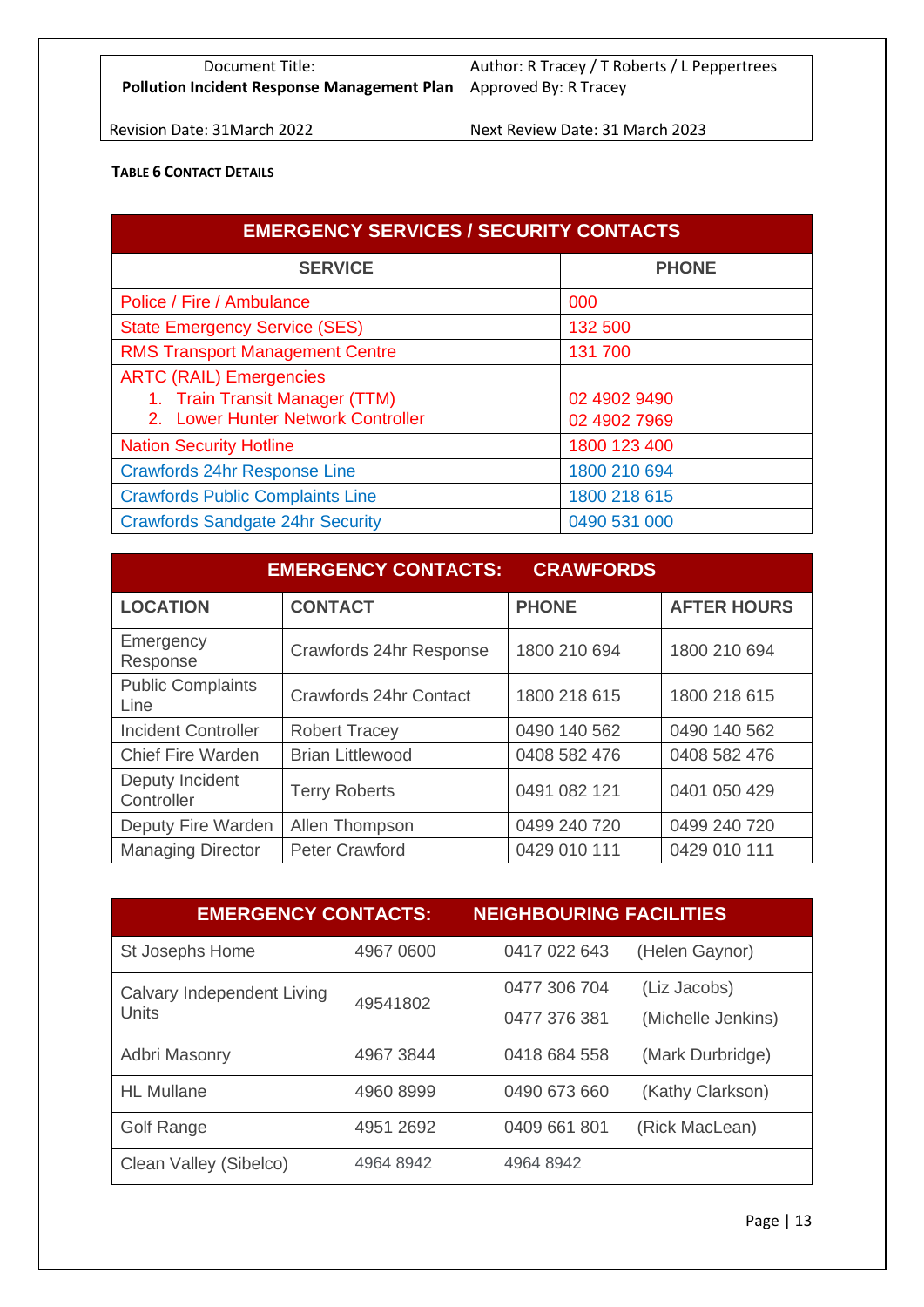# **12. NOTIFIABLE POLLUTION INCIDENT**

A notifiable pollution incident is defined as being an occurrence that causes or has the potential to cause material environmental harm. As a guide, a pollution incident is notifiable if it is an uncontrolled release or movement of a pollutant into a waterway or unsealed surface or crosses the site boundary. Examples of notifiable incidents include:

- A spill impacting 2HD swamp.
- A spill with potential to impact Iron Bark Creek.
- A significant oil spill on an unsealed surface.
- A significant diesel spill on an unsealed surface.
- A chemical spill.
- A major fire event.
- An explosion.

In the event that the Emergency Controller is unable to establish whether the incident is a notifiable Pollution Incident, the EPA should be notified as a precautionary measure.

# **13. NOTIFICATION**

An Emergency Contact listing is located on the previous page.

# **14. ACTIONS DURING AND AFTER INCIDENT**

# **14.1 General Spill Response Requirements**

In the event of a spill in a warehouse, loading / unloading area or yard area:

# **Refer to specific product Safety Data Sheet**

# **14.1.1 Identify and Control**

- The person identifying a spill shall advise their immediate supervisor.
- The supervisor shall inform the Emergency Controller.
- Response management persons shall ensure no run off to sensitive areas by use of bunding, earth damming or other suitable means of containment such as booms or pads.
- All spills shall be recovered as soon as possible note if the spill involves hazardous materials assistance from Emergency Services will be requested by ringing 000.
- Casualties must be assessed to determine if medical assistance is required.
- Clear area of personnel not required to manage the emergency.
- Use dry clean up procedures and avoid generating dust.
- Wear protective clothing, gloves, safety glasses and dust respirator.
- Place recovered materials in suitable containers for disposal.
- Do not contaminate recovered material with fuel, organic materials, or other chemicals.
- SSAN spills shall also be managed in accordance with TERP and Site Security Plan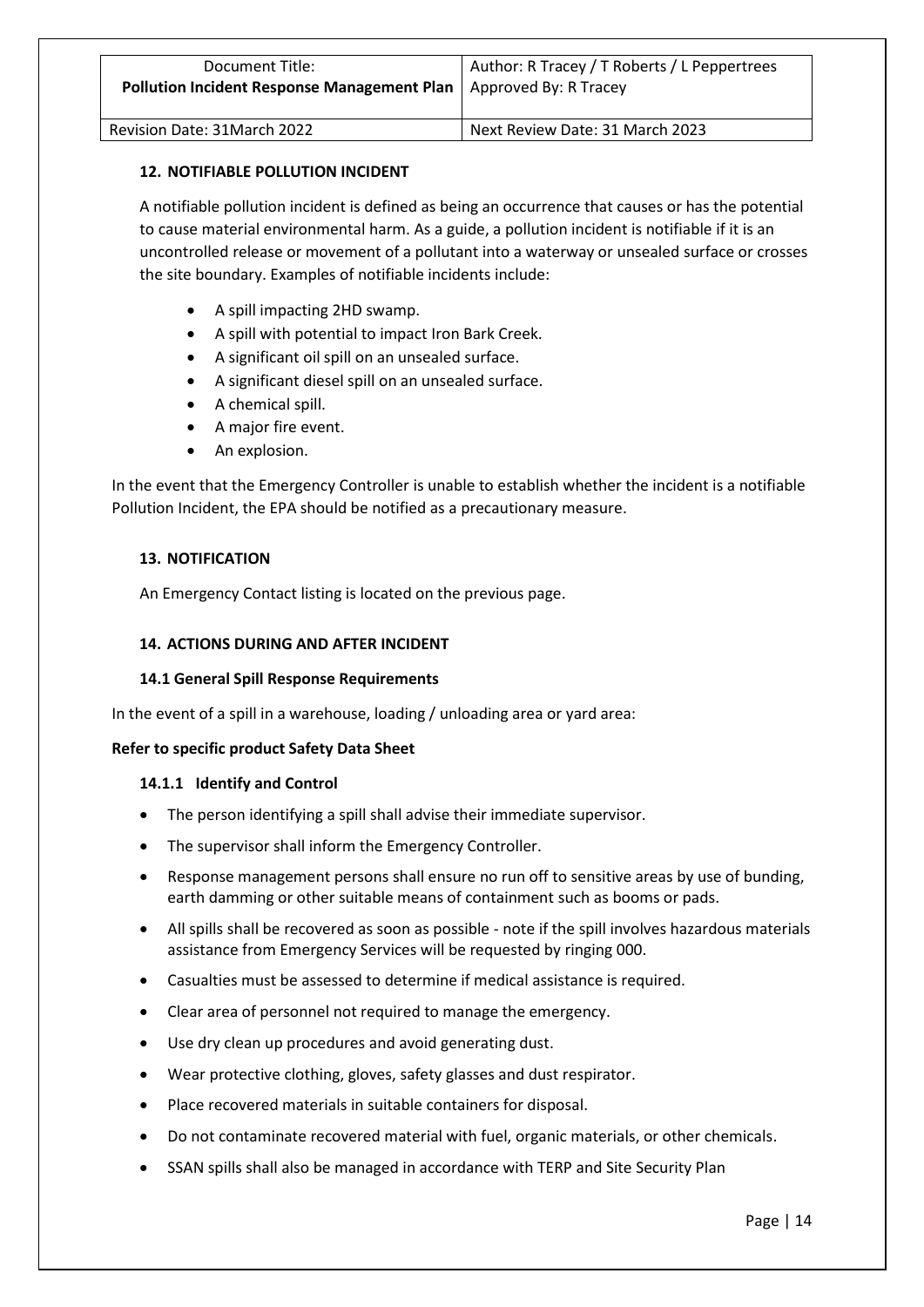| Document Title:                             | Author: R Tracey / T Roberts / L Peppertrees |
|---------------------------------------------|----------------------------------------------|
| Pollution Incident Response Management Plan | Approved By: R Tracey                        |
| Revision Date: 31March 2022                 | Next Review Date: 31 March 2023              |

#### **14.1.2 Response**

- The person raising an alarm shall do so by reporting the situation to the Chief Warden
- After hours emergencies shall be communicated directly to the Emergency Controller or in his absence the Deputy Emergency Controller by mobile phone.
- The Emergency Controller or Deputy Emergency Controller shall assess the situation and alert Emergency Services in accordance with 9.2 Levels of Emergency.
- The Chief Warden on duty shall assess the situation and either despatch a response team or initiate the Emergency Procedure by alerting area wardens to evacuate the area
- The Chief Warden shall notify the Emergency Controller or in his absence the Deputy Emergency Controller
- In the event of an evacuation the Chief Warden shall advise other site users to evacuate
- Area Wardens shall arrange the movement of all personnel to a remote Muster Point dependant on the prevailing wind direction and conduct a roll call

#### **14.1.3 Emergency Muster Points**

- Point A Adjacent to Entry gate.
- Point B Alternative Muster Point for high risk situations adjacent to HL Mullane
- If an offsite evacuation is required surrounding neighbours shall be advised to evacuate by the Emergency Controller
- If necessary incoming traffic other than Emergency Services shall be restricted from entering Old Maitland Rd at the intersection of Old Maitland Rd and the Pacific Highway. This decision is the responsibility of the Emergency Controller
- All incidents will be managed by the attending emergency services upon arrival at the site of the emergency. Crawfords personnel will not assume control of an incident unless the emergency services in attendance have terminated the emergency and completed an incident hand over to Crawfords

#### **14.1.4 Reporting**

- Pollution incidents shall be reported to the Environmental Protection Agency in accordance with the Protection of the Environment Legislation Amendment Act 2011.
- The Emergency Controller, or in his absence the Deputy Emergency Controller is responsible for the reporting of incidents
- As soon as practically possible following the handover of an incident scene to Crawfords Emergency Controller or his deputy, the pollution incident shall be reported to NSW EPA by calling 131 555.

# **15. TREATMENT OF SPILL TYPES**

#### **15.1 Sealed Surface Areas**

- 1. Block inlets to nearby surface water drains and sewers with a physical barrier such as:
	- absorbent boom or sock;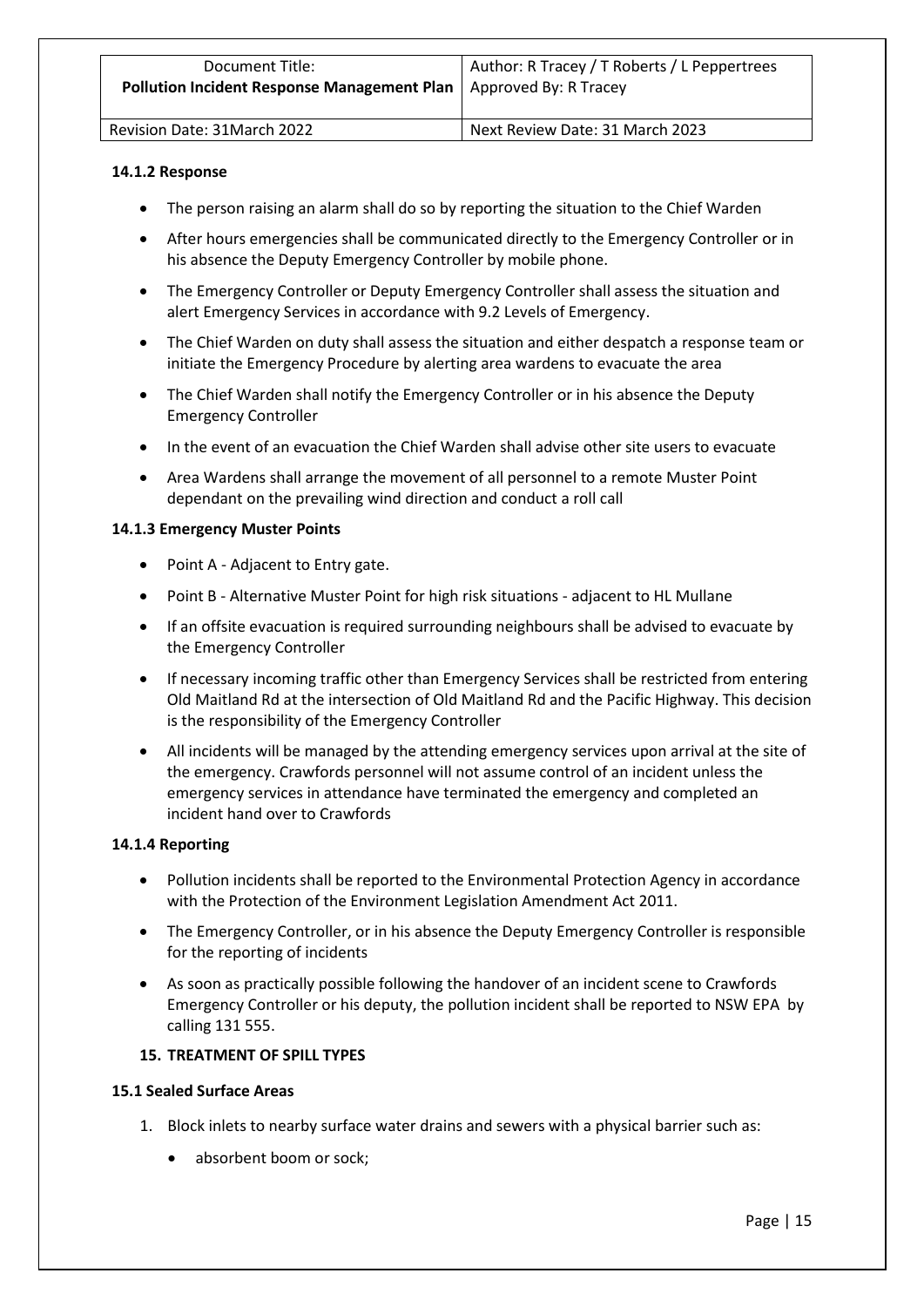- drain seal covers;
- a mound of absorbent material such as earth or spill sorb
- 2. Where possible isolate the source of the spillage
- 3. Wearing the correct PPE, scoop or shovel as much pooled substance as possible into a container or containment area for disposal
- 4. Label the container with the appropriate markings refer SDS for guidance
- 5. In the case of a wet spill, once the spill is removed apply absorbent material to the spill area
- 6. In the case of a dry spill, sweep the area with an approved broom and place the sweepings in an approved recovery bag
- 7. Once all the wet spill has been removed, shovel absorbent into an approved recovery container and request disposal instructions
- 8. Do not hose down contaminants or excess absorbents into drains
- 9. Follow incident reporting protocols

# **15.2 Unsealed Surface Areas**

To remove any contaminants that is absorbed into unsealed surfaces and prevent further contamination, the following steps are to be followed.

- 1. Block inlets to nearby surface water drains and sewers with a physical barrier such as:
	- absorbent boom or sock;
	- drain seal covers;
	- a mound of absorbent material such as earth or spill sorb
- 2. Where possible isolate the source of the spillage
- 3. Wearing the correct PPE, scoop or shovel as much pooled substance as possible into a container or containment area for disposal
- 4. Label the container with the appropriate markings refer SDS for guidance
- 5. Excavate the contaminated soil
- 6. Store the contaminated soil in a containment area on site until arrangements have been made for disposal. The containment area should be concrete or plastic lined
- 7. Contact the HSSE Manger for disposal instructions
- 8. Significant spills may require collection and analysis of soil samples from the site of the spill recovery, the HSSE Manager will advise regarding this requirement
- 9. When advised by the HSSE Manager, backfill the excavated area using clean fill material
- 10. Follow incident reporting protocols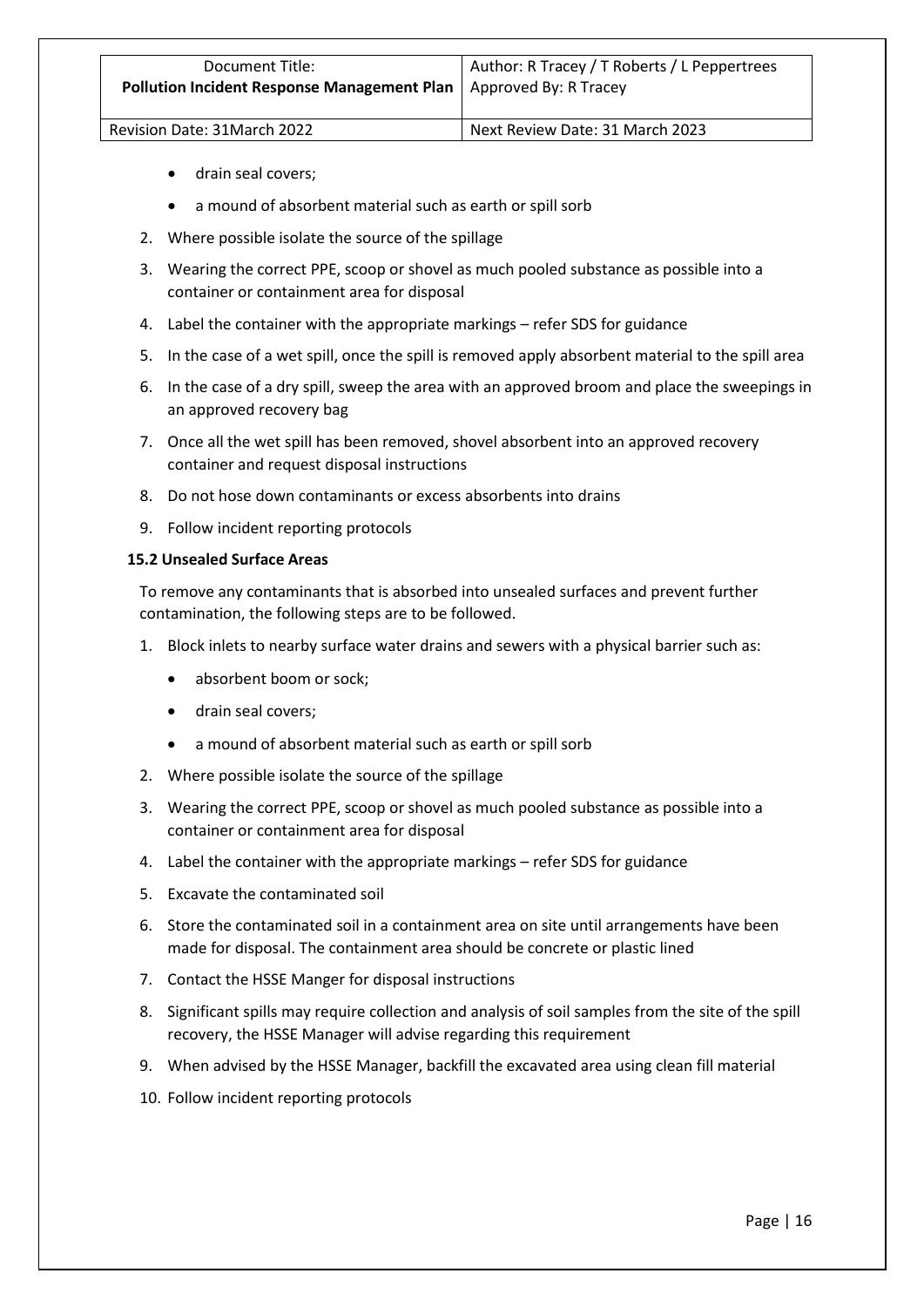| Document Title:                                    | Author: R Tracey / T Roberts / L Peppertrees |
|----------------------------------------------------|----------------------------------------------|
| <b>Pollution Incident Response Management Plan</b> | Approved By: R Tracey                        |
| Revision Date: 31 March 2022                       | Next Review Date: 31 March 2023              |

# **15.3 Spill Adjacent to Wetlands**

To prevent environmental harm to sensitive aquatic environmental receptors, the following steps should be followed.

- 1. Immediately cease all activities in the area. Advise the HSSE Manager
- 2. Where possible isolate the source of the spillage
- 3. Place booms or absorbent socks adjacent to and on the downslope of the spill area to prevent further movement of the contaminant
- 4. Place booms or absorbent socks adjacent to affected wetlands areas
- 5. Request further instructions from the HSSE Manager

# **16. SITE LOCATION AND SURROUNDING INFRASTRUCTURE**

Figure 1 shows the location of the site (outlined in yellow) with neighbouring industrial and residential infrastructure.

# **Figure 1 Site Location**